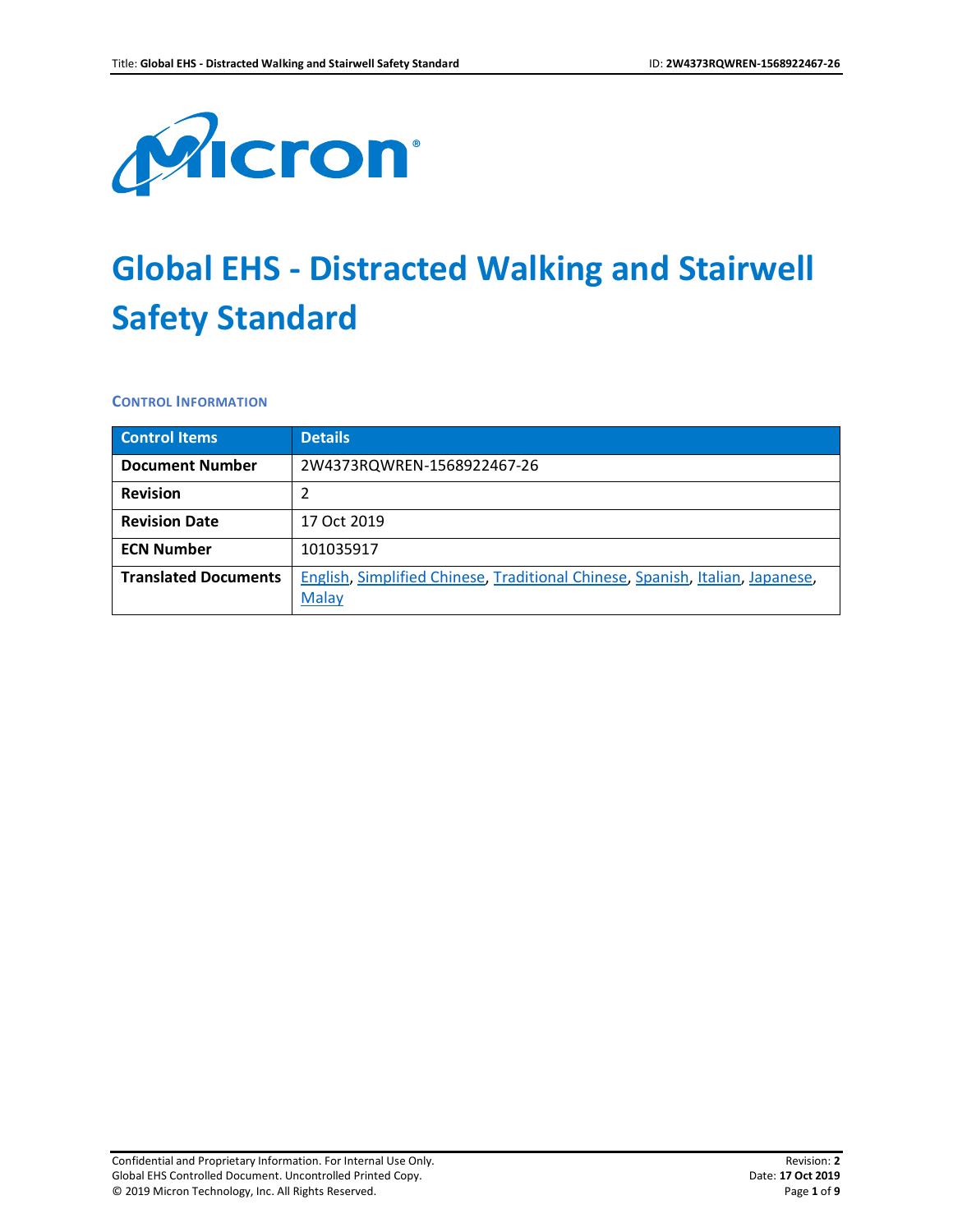# **Contents**

| $\mathbf{1}$   |     |  |  |  |
|----------------|-----|--|--|--|
| $\overline{2}$ |     |  |  |  |
| 3              |     |  |  |  |
| 4              |     |  |  |  |
| 5              |     |  |  |  |
| 6              |     |  |  |  |
|                | 6.1 |  |  |  |
|                | 6.2 |  |  |  |
|                | 6.3 |  |  |  |
|                | 6.4 |  |  |  |
| $\mathcal{I}$  |     |  |  |  |
| 8              |     |  |  |  |
| 9              |     |  |  |  |

## **Tables**

# **Table of Figures**

No table of figures entries found.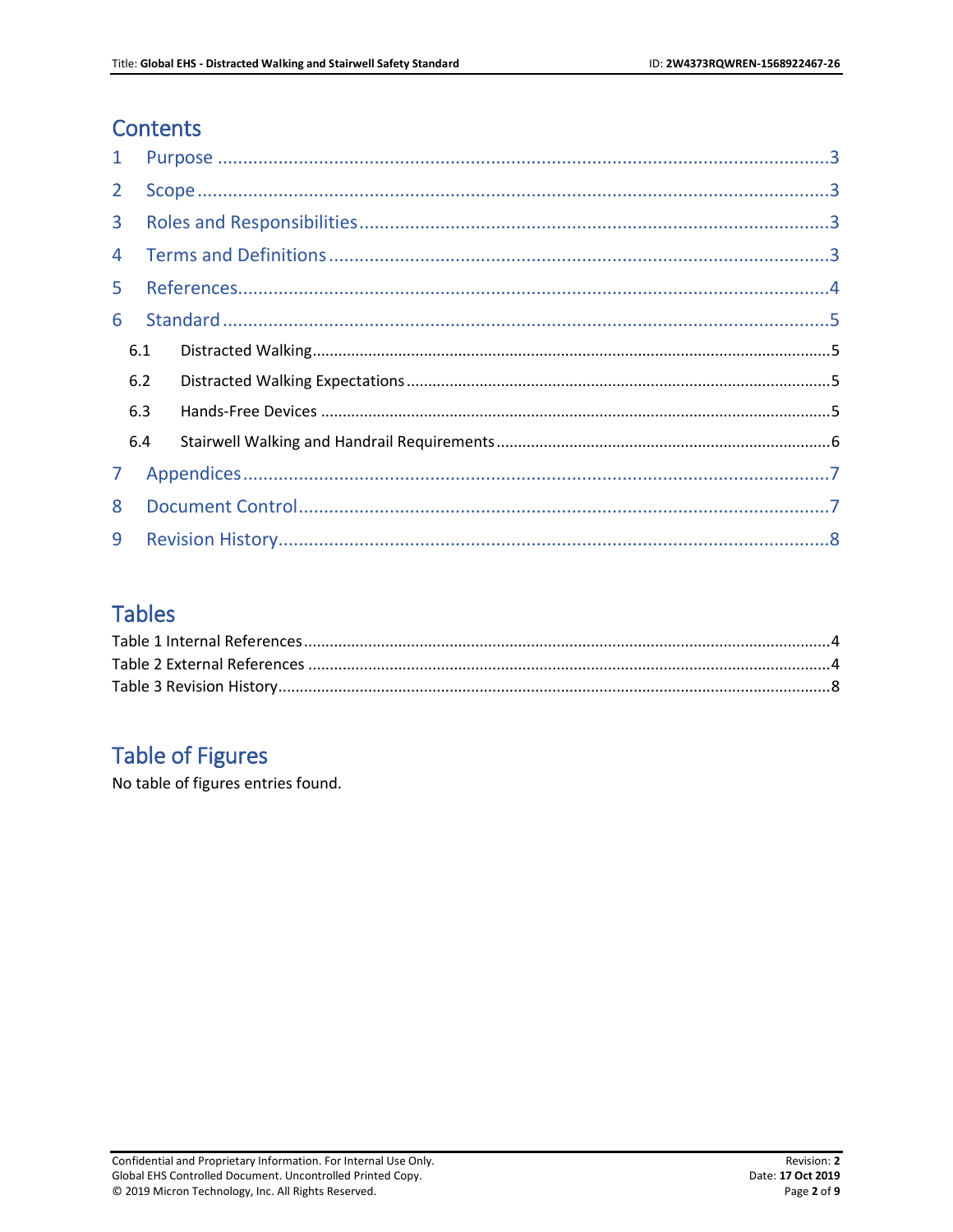## <span id="page-2-0"></span>1 Purpose

This document specifies the expectations for walking in common spaces including all corridors/passageways, staircases and parking areas.

## <span id="page-2-1"></span>2 Scope

| <b>Items</b>                                                        | <b>Details</b>                                                                 |
|---------------------------------------------------------------------|--------------------------------------------------------------------------------|
| $\left  \right $ Site(s) Impacted $\left  \right $ All Micron Sites |                                                                                |
|                                                                     | Target Audience   All Micron team members, contractors, vendors, and visitors. |

## <span id="page-2-2"></span>3 Roles and Responsibilities

| <b>Roles</b>                                              | <b>Responsibilities</b>                                                                                                                                                                                                                                         |
|-----------------------------------------------------------|-----------------------------------------------------------------------------------------------------------------------------------------------------------------------------------------------------------------------------------------------------------------|
| <b>Global EHS</b>                                         | Maintain and ensure that this standard is accessible to all Micron sites<br>٠<br>Provide direction, consultation, guidance, and minimum requirements in the<br>delivery of this standard<br>Monitor and evaluate site conformance to this standard<br>$\bullet$ |
| Site EHS                                                  | Implement this global standard and ensure its effectiveness<br>٠<br>Ensure conformance by Micron Team members, contractors, vendors, and<br>visitors<br>Implement corrective actions when nonconformance is identified                                          |
| Team members,<br>contractors,<br>vendors, and<br>visitors | Follow this standard<br>$\bullet$<br>Coach others to comply with the expectations<br>Use the Good Catch program if you see nonconformance of this standard to<br>$\bullet$<br>drive improvement                                                                 |
| Management                                                | Role model the expectations outlined in this standard<br>٠<br>Hold team members accountable to expectations                                                                                                                                                     |

# <span id="page-2-3"></span>4 Terms and Definitions

| <b>Terms</b>          | <b>Definitions</b>                                                                                                                                                                                                                                                            |
|-----------------------|-------------------------------------------------------------------------------------------------------------------------------------------------------------------------------------------------------------------------------------------------------------------------------|
| Distracted<br>Walking | Inability to perceive a risk or hazard that is within one's direct perceptual field<br>because one is attending to something else.                                                                                                                                            |
| <b>JHA</b>            | <b>Job Hazard Analysis</b>                                                                                                                                                                                                                                                    |
|                       | A technique that focuses on job tasks as a way to identify hazards before they<br>cause an accident. A JHA focuses on the relationship between the worker, the task,<br>the tools, and the work environment. Once identified, the hazards can be<br>eliminated or controlled. |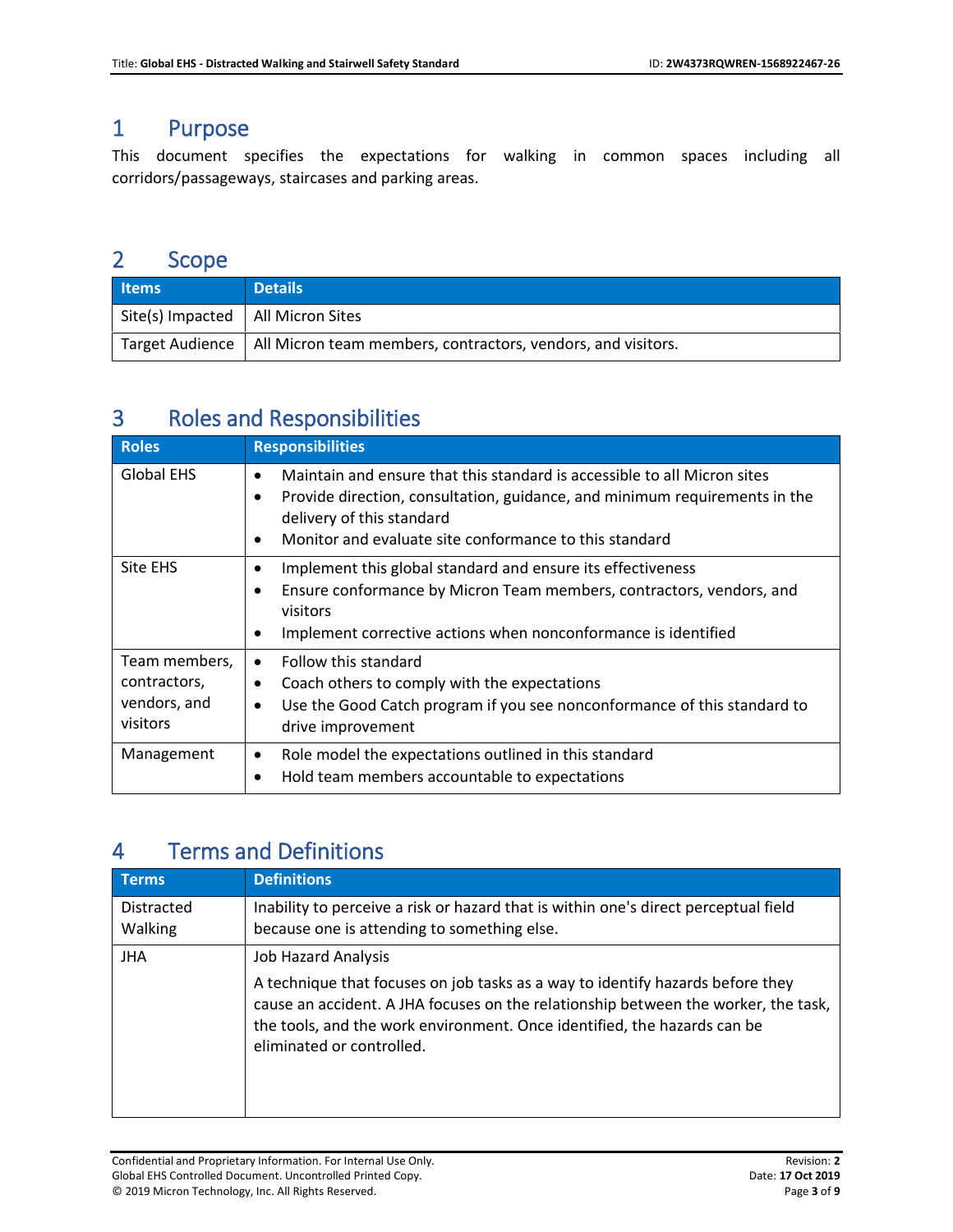| <b>Terms</b> | <b>Definitions</b>                                                                                                                                                                                                                                                                                                    |
|--------------|-----------------------------------------------------------------------------------------------------------------------------------------------------------------------------------------------------------------------------------------------------------------------------------------------------------------------|
| RA           | <b>Risk Assessment</b>                                                                                                                                                                                                                                                                                                |
|              | A procedure through which knowledge and experience of design, use, incidents<br>and accidents and harm are brought together to measure risks for specified<br>scenarios of the equipment being assessed. Risk assessment includes determining<br>the limits of machinery, hazard identification, and risk estimation. |

## <span id="page-3-1"></span><span id="page-3-0"></span>5 References

Table 1 Internal References

| <b>Title</b>                        | <b>Link</b>                 |
|-------------------------------------|-----------------------------|
| Micron EHS Management System Manual | 2W4373RQWREN-1568922467-158 |

#### Table 2 External References

<span id="page-3-2"></span>

| $\overline{AB}$<br><b>ALLUS</b> | .   |
|---------------------------------|-----|
| N/A                             | N/A |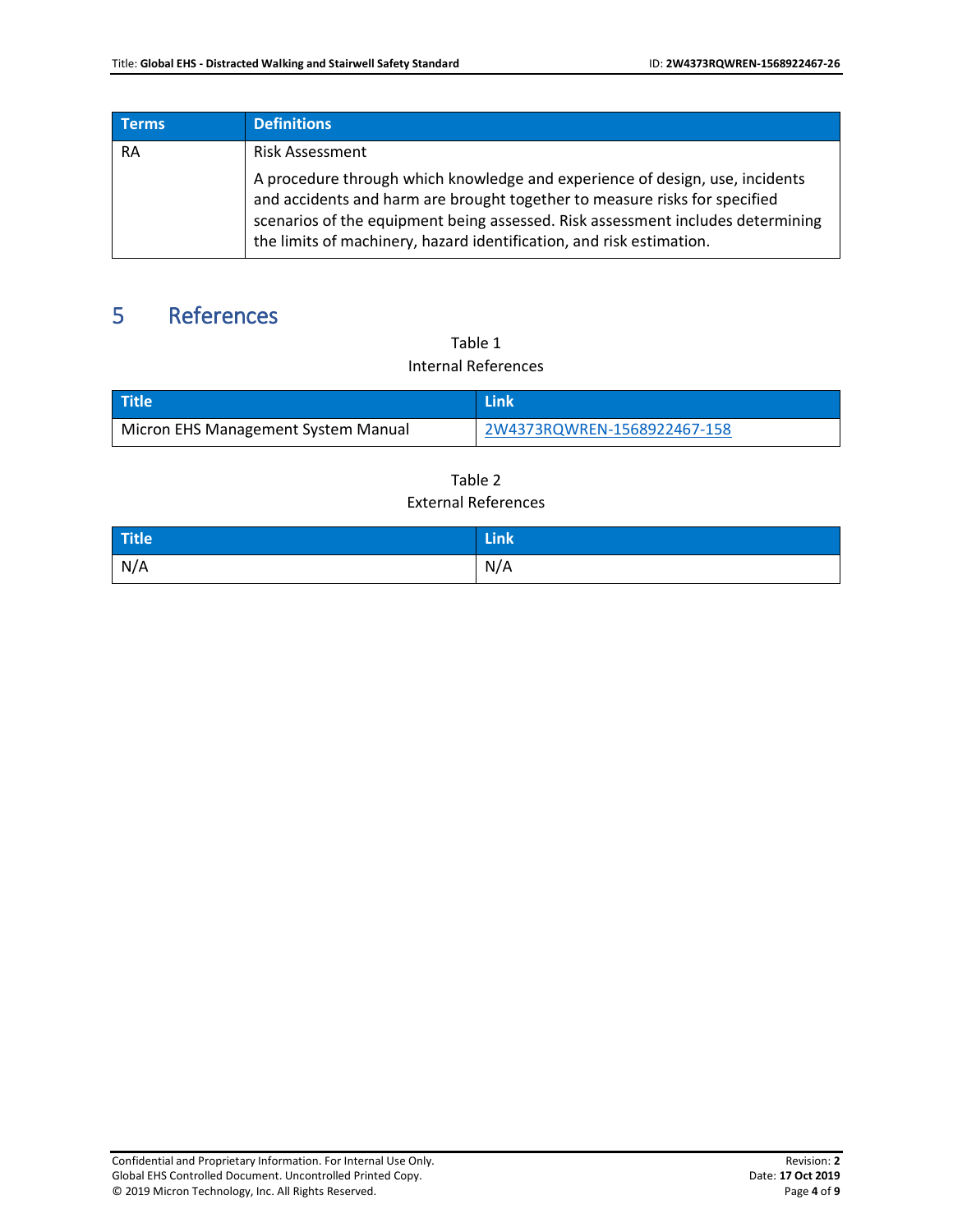## <span id="page-4-0"></span>6 Standard

#### <span id="page-4-1"></span>6.1 Distracted Walking

Distracted Walking or Inattentional Blindness is the inability to perceive a risk or hazard that is within one's direct perceptual field because one is attending to something else.

Mobile device users walk with their heads down and are unaware of their surroundings. Focusing on a mobile device shrinks ones peripheral vision to 1/10th of the normal range, - we lose focus on our surroundings and put ourselves and others at risk. Those who text while walking:

- Are 60% more likely to veer off course than non-texters
- Take up to 20% longer to cross the street
- Look both ways 20% fewer times
- Are 43% more likely to be hit by a car

#### <span id="page-4-2"></span>6.2 Distracted Walking Expectations

Stay alert and attentive while walking. Micron has designated all corridors/passageways, staircases and parking areas mobile device-free zones.

- Do not view your mobile device or engage in other distracting activities while walking. Keep your head up and avoid distractions such as laptops, pagers, phones, etc.
- If you need to use an electronic device or item that distracts you, you must stop and move to a safe location out of the way of traffic (i.e. bench, chair, lean against a wall, etc.).

#### <span id="page-4-3"></span>6.3 Hands-Free Devices

- Hands free devices may be used in corridors/passageways, staircases and parking areas if the use does not interfere with the user's ability to hear audible warnings and alarms
- Hands free devices (headphones) that block the user's ability to hear audible warnings and alarms are not allowed to be used in production areas, facilities areas, and construction areas.
	- o One ear may be uncovered to be able to hear
	- $\circ$  Bone conducting headphones that do not cover or go into the ear are acceptable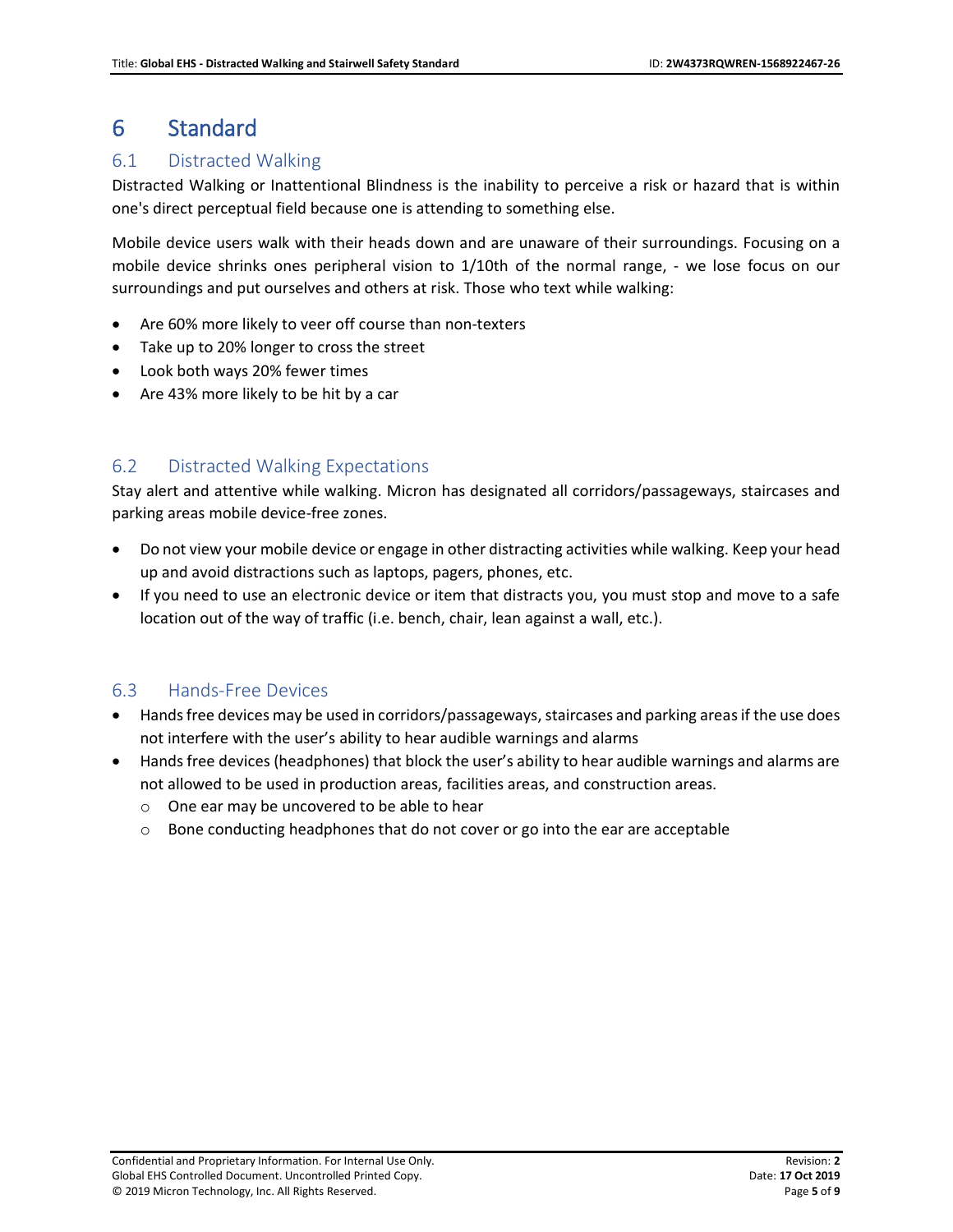#### <span id="page-5-0"></span>6.4 Stairwell Walking and Handrail Requirements

Stairwells have additional hazards and risks associated with their use. TMs, contractors/vendors, and visitors must adhere to the following:

- Hold the handrail when ascending or descending the stairs. The handrail will help maintain balance while ascending or descending stairs
- Maintain at least one hand free to hold the handrail when using stairs
- Materials may be carried in the stairwell as long as one hand remains holding the handrail and the weight of the material being carried is not more than 6.8kg or 15 lbs.
- Use an elevator to move materials if the materials are awkward, heavy, or do not allow the use of at least one hand to hold the handrail.
	- $\circ$  If elevators are not available, complete a JHA/RA to safely assess how to move the material to another floor.
- Do not run or double step up or down the stairs.
- Do not use stairs while distracted.
	- o Focus on the stairs. Do not focus on conversations, pages, text messages, or other distractions that may be present.
	- o Use of mobile devices is not permitted while walking up or down stairs.
	- o Do not hold conversations on the stairs, as it blocks the access of others.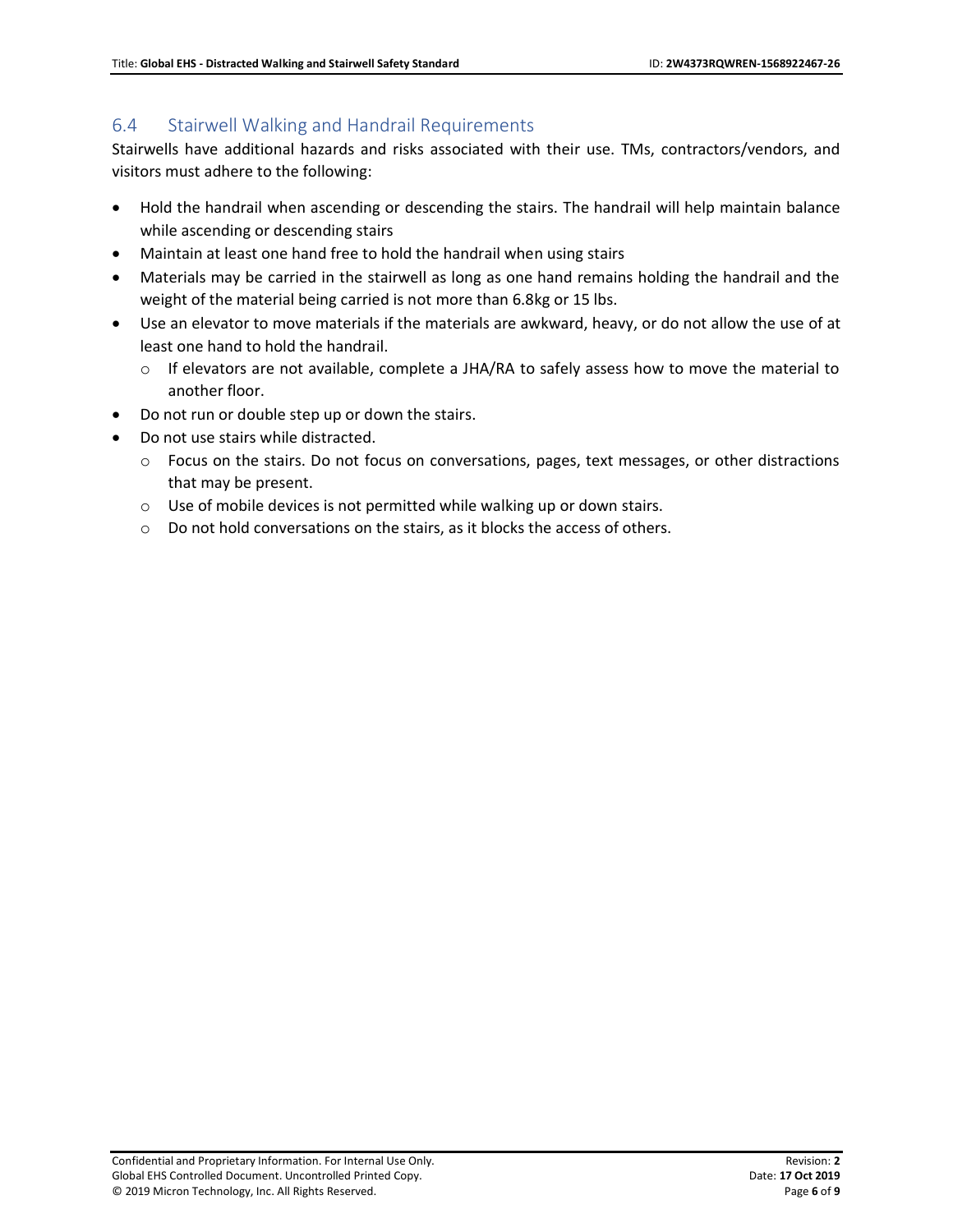# <span id="page-6-0"></span>7 Appendices

N/A

## <span id="page-6-1"></span>8 Document Control

| <b>Items</b>        | <b>Details</b>                                                                                                                          |
|---------------------|-----------------------------------------------------------------------------------------------------------------------------------------|
| <b>ECN Facility</b> | <b>CORP EHS</b>                                                                                                                         |
| <b>ECN Area</b>     | <b>EHS GENERAL</b>                                                                                                                      |
| Approval            | This document is approved by:                                                                                                           |
|                     | Carl Williams, Senior Director, Global EHS                                                                                              |
|                     |                                                                                                                                         |
| Notification        | Notification of changes to this document is managed through Micron's Engineering<br>Change Notification (ECN) process to the following: |
|                     |                                                                                                                                         |
|                     | <b>GLOBAL EHS</b><br>٠                                                                                                                  |
|                     | GLOBAL EHS MANAGERS                                                                                                                     |
| Review              | This document will be reviewed at least biennially (once per two years) by Global EHS                                                   |
|                     | through the Periodic Document Review (PDR) process.                                                                                     |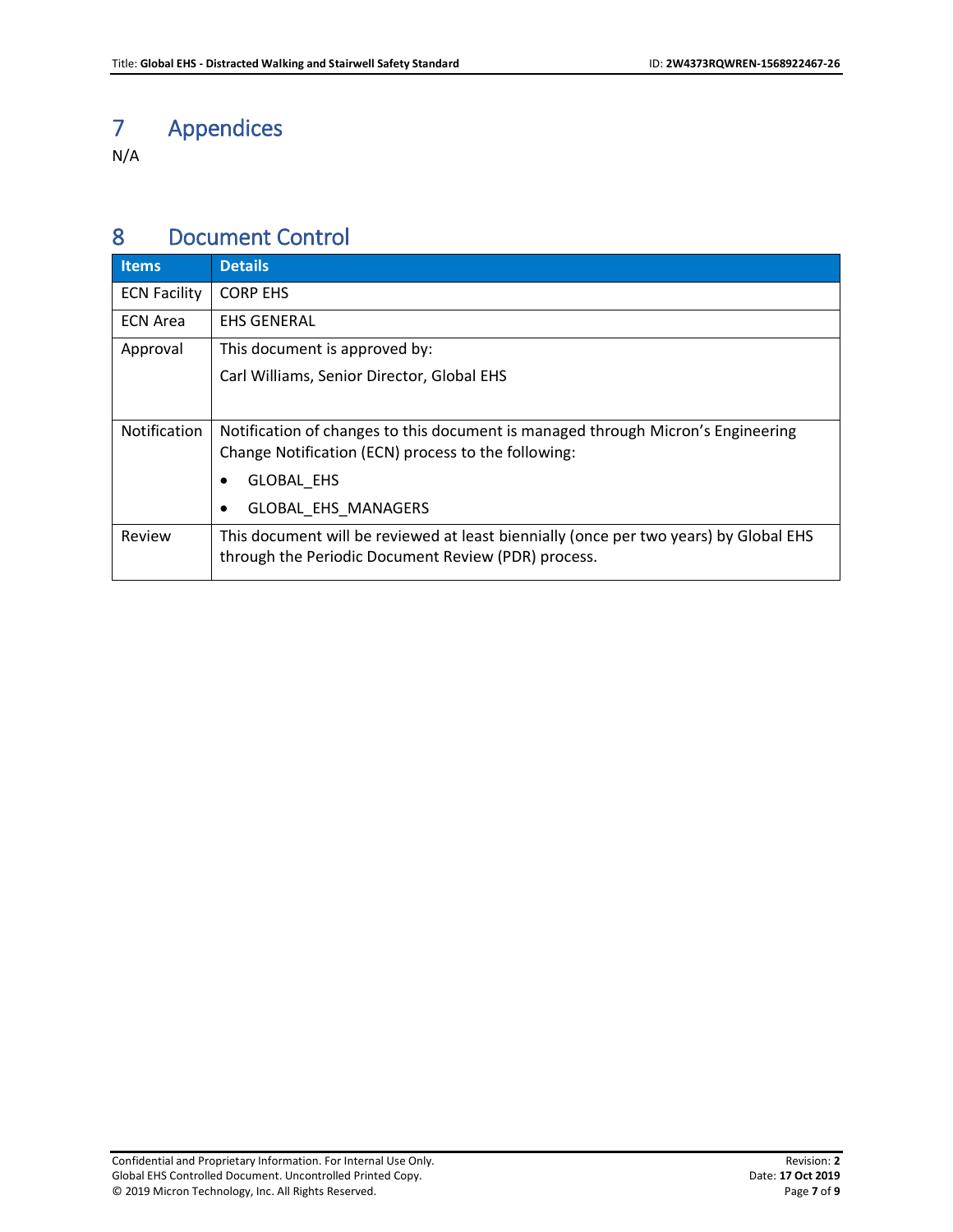# 9 Revision History

## Table 3

#### Revision History

<span id="page-7-1"></span><span id="page-7-0"></span>

| <b>Rev</b>     | <b>Date</b> | <b>Description</b>                                                                                | <b>Originator</b>   |
|----------------|-------------|---------------------------------------------------------------------------------------------------|---------------------|
| 0              | 7 Apr       | <b>ECN Number: 300837838</b>                                                                      | <b>CDOTT</b>        |
|                | 2015        | First published version                                                                           |                     |
| $\mathbf{1}$   | 12 Nov      | <b>ECN Number: Not workflowed</b>                                                                 | <b>CDOTT</b>        |
|                | 2015        | Added link in Section References. Changed Chinese Translation to Traditional Chinese Translation. |                     |
| $\mathbf{1}$   | 11 Nov      | <b>ECN Number: Not workflowed</b>                                                                 | <b>JEREMIAHMOHR</b> |
|                | 2017        | Periodic Document Review. No changes required.                                                    |                     |
| $\overline{2}$ | 17 Oct      | <b>ECN Number: 101035917</b>                                                                      | <b>JEREMIAHMOHR</b> |
|                | 2019        | Added Distracted Walking and rewrite on Stairwell Safety                                          |                     |
|                |             | Was:                                                                                              |                     |
|                |             | Document Title: Global EHS - Stairwell Safety Standard                                            |                     |
|                |             | Roles and Responsibilities:<br>$\bullet$                                                          |                     |
|                |             | Management: Nil<br>$\circ$                                                                        |                     |
|                |             | <b>Terms and Definitions:</b><br>$\bullet$                                                        |                     |
|                |             | Distracted Walking: Nil<br>O                                                                      |                     |
|                |             | JHA: Nil<br>$\circ$                                                                               |                     |
|                |             | RA: Nil<br>$\circ$                                                                                |                     |
|                |             | Standard:<br>$\bullet$                                                                            |                     |
|                |             | Distracted Walking: Nil<br>$\circ$                                                                |                     |
|                |             | <b>Distracted Walking Expectations: Nil</b><br>$\circ$                                            |                     |
|                |             | Hands-Free Devices: Nil<br>$\bigcirc$                                                             |                     |
|                |             | Stairwell Walking and Handrail Requirements: Existing<br>$\circ$                                  |                     |
|                |             | ls:                                                                                               |                     |
|                |             | Document Title: Global EHS - Distracted Walking and Stairwell Safety Standard<br>$\bullet$        |                     |
|                |             | Roles and Responsibilities:<br>$\bullet$                                                          |                     |
|                |             | Management: Added<br>$\circ$                                                                      |                     |
|                |             | <b>Terms and Definitions:</b><br>$\bullet$                                                        |                     |
|                |             | Distracted Walking: Added<br>$\circ$                                                              |                     |
|                |             | JHA: Added<br>$\circ$                                                                             |                     |
|                |             | RA: Added<br>$\circ$                                                                              |                     |